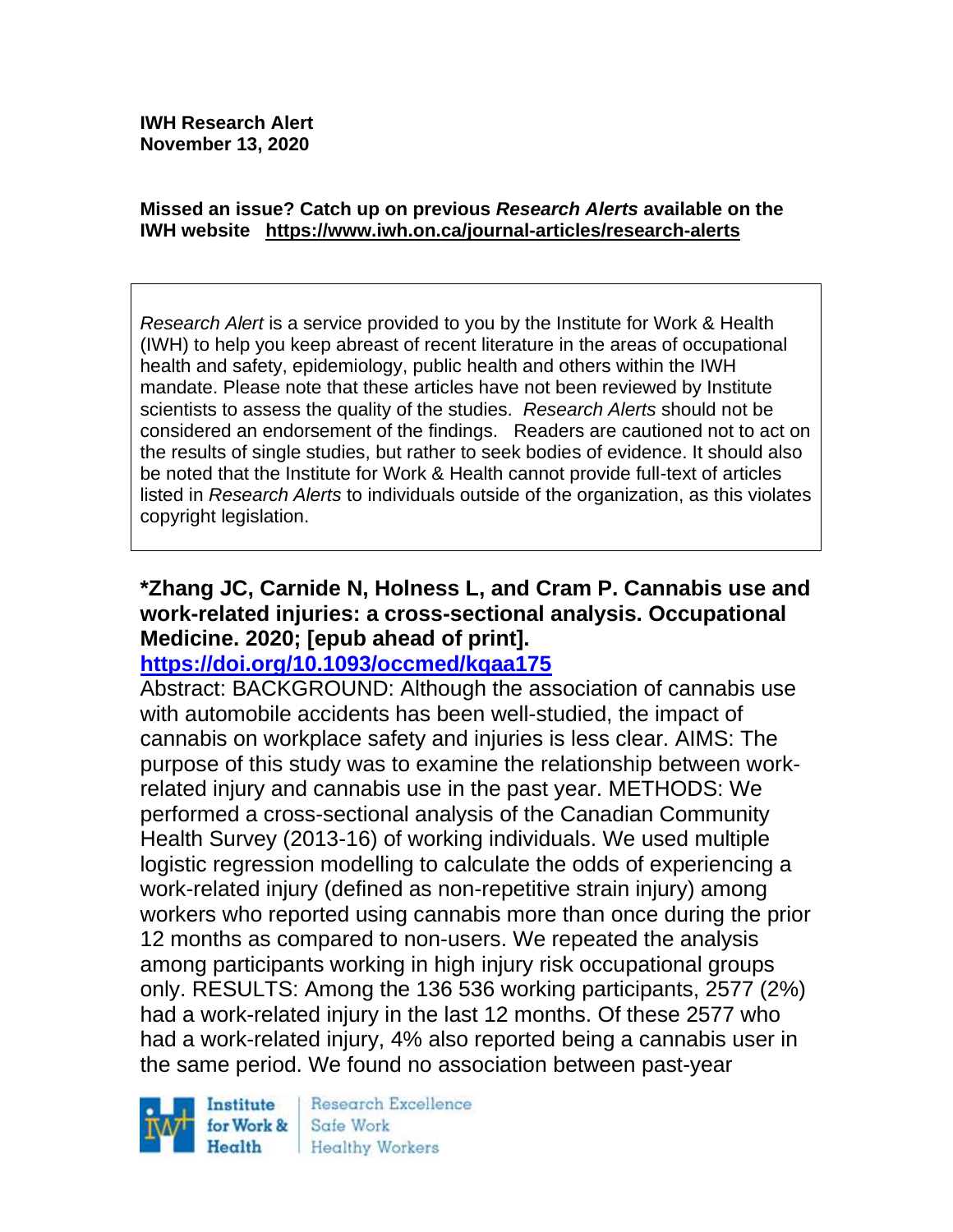cannabis use and work-related injury (odds ratio for work injury among users 0.81, 95% confidence interval 0.66-0.99). The association was unchanged in the subgroup analysis limited to high injury risk occupational groups. CONCLUSIONS: We found no evidence that cannabis users experienced higher rates of workrelated injuries. While awaiting prospective studies, occupational medicine practitioners should take a risk-based approach to drafting workplace cannabis policies

## **Araya F. Modeling the spread of COVID-19 on construction workers: an agent-based approach. Safety Science. 2021; 133:105022.**

**<https://doi.org/10.1016/j.ssci.2020.105022>** 

**Bethge M, Spanier K, and Streibelt M. Using administrative data to assess the risk of permanent work disability: a cohort study. Journal of Occupational Rehabilitation. 2020; [epub ahead of print].**

# **<https://doi.org/10.1007/s10926-020-09926-7>**

Abstract: Purpose Unmet rehabilitation needs are common. We therefore developed a risk score using administrative data to assess the risk of permanent work disability. Such a score may support the identification of individuals with a high likelihood of receiving a disability pension. Methods Our sample was a random and stratified 1% sample of individuals aged 18-65 years paying pension contributions. From administrative records, we extracted sociodemographic data and data about employment and welfare benefits covering 2010-2012. Our outcome was a pension due to work disability that was requested between January 2013 and December 2017. We developed a comprehensive logistic regression model and used the model estimates to determine the risk score. Results We included 352,140 individuals and counted 6,360 (1.8%) disability pensions during the 5-year follow-up. The area under the receiver operating curve was 0.839 (95% CI 0.834 to 0.844) for the continuous risk score. Using a threshold of  $=$  50 points (20.2% of all individuals), we correctly classified 80.6% of all individuals (sensitivity:  $71.5\%$ ; specificity:  $80.8\%$ ). Using = 60 points (9.9% of all individuals), we correctly classified 90.3% (sensitivity: 54.9%; specificity:  $91.0\%$ ). Individuals with 50 to  $< 60$  points had a five times

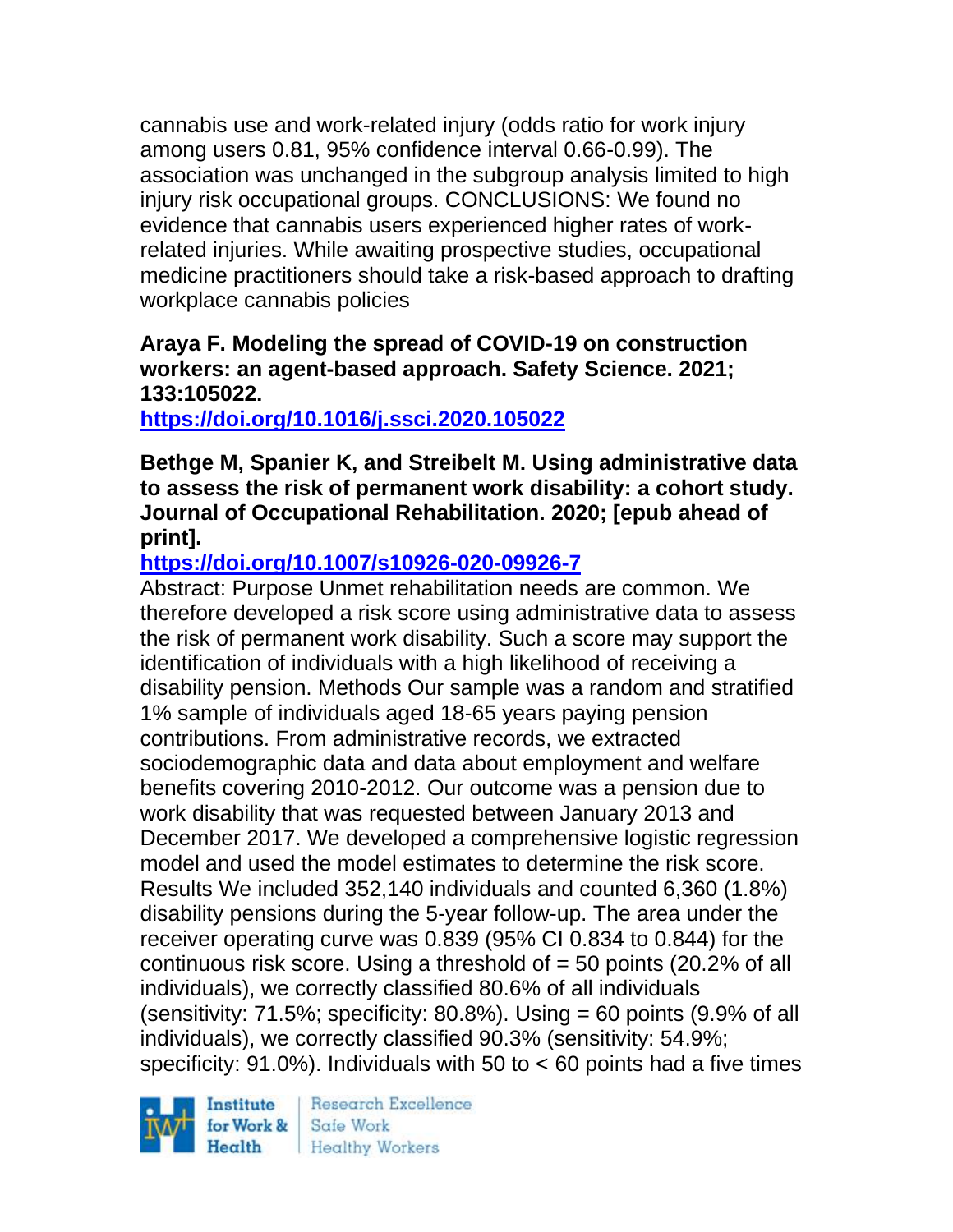higher risk of a disability pension compared to individuals with low scores, individuals with  $= 60$  points a 17 times higher risk. Conclusions The risk score offers an opportunity to screen for people with a high risk of permanent work disability.

#### **Claxton G, Damico A, Rae M, Young G, McDermott D, and Whitmore H. Health benefits in 2020: premiums in employersponsored plans grow 4 percent; employers consider responses to pandemic. Health Affairs. 2020; 39(11):2018-2028. <https://doi.org/10.1377/hlthaff.2020.01569>**

Abstract: The annual Kaiser Family Foundation Employer Health Benefits Survey is the benchmark survey of the cost and coverage of employer-sponsored health benefits in the United States. The 2020 survey was designed and largely fielded before the full extent of the coronavirus disease 2019 (COVID-19) pandemic had been felt by employers. Data collection took place from mid-January through July, with half of the interviews being completed in the first three months of the year. Most of the key metrics that we measure-including premiums and cost sharing-reflect employers' decisions made before the full impacts of the pandemic were felt. We found that in 2020 the average annual premium for single coverage rose 4 percent, to \$7,470, and the average annual premium for family coverage also rose 4 percent, to \$21,342. Covered workers, on average, contributed 17 percent of the cost for single coverage and 27 percent of the cost for family coverage. Fifty-six percent of firms offered health benefits to at least some of their workers, and 64 percent of workers were covered at their own firm. Many large employers reported having "very broad" provider networks, but many recognized that their largest plan had a narrower network for mental health providers.

**Gallego V, Sanchez A, Marton I, and Martorell S. Analysis of occupational accidents in Spain using shrinkage regression methods. Safety Science. 2021; 133:105000. <https://doi.org/10.1016/j.ssci.2020.105000>** 

**Hayden JA, Wilson MN, Stewart S, Cartwright JL, Smith AO, Riley RD, et al. Exercise treatment effect modifiers in persistent low back pain: an individual participant data meta-analysis of 3514 participants from 27 randomised controlled trials. British** 

Institute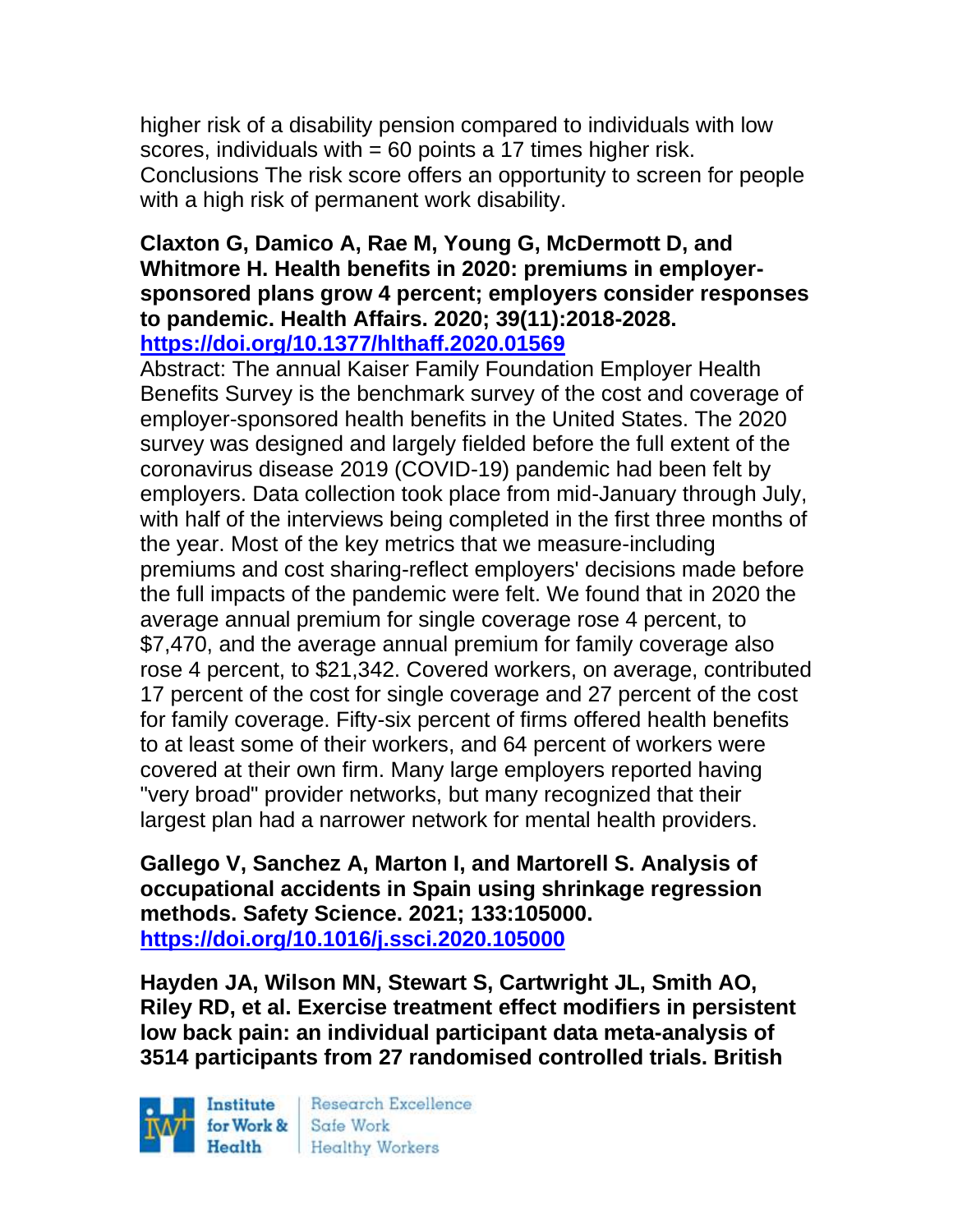## **Journal of Sports Medicine. 2020; 54(21):1277-1278. <https://doi.org/10.1136/bjsports-2019-101205>**

Abstract: BACKGROUND: Low back pain is one of the leading causes of disability worldwide. Exercise therapy is widely recommended to treat persistent non-specific low back pain. While evidence suggests exercise is, on average, moderately effective, there remains uncertainty about which individuals might benefit the most from exercise. METHODS: In parallel with a Cochrane review update, we requested individual participant data (IPD) from highquality randomised clinical trials of adults with our two primary outcomes of interest, pain and functional limitations, and calculated global recovery. We compiled a master data set including baseline participant characteristics, exercise and comparison characteristics, and outcomes at short-term, moderate-term and long-term follow-up. We conducted descriptive analyses and one-stage IPD meta-analysis using multilevel mixed-effects regression of the overall treatment effect and prespecified potential treatment effect modifiers. RESULTS: We received IPD for 27 trials (3514 participants). For studies included in this analysis, compared with no treatment/usual care, exercise therapy on average reduced pain (mean effect/100 (95% CI) -10.7 (-14.1 to -7.4)), a result compatible with a clinically important 20% smallest worthwhile effect. Exercise therapy reduced functional limitations with a clinically important 23% improvement (mean effect/100 (95% CI) -10.2 (-13.2 to -7.3)) at short-term followup. Not having heavy physical demands at work and medication use for low back pain were potential treatment effect modifiers-these were associated with superior exercise outcomes relative to non-exercise comparisons. Lower body mass index was also associated with better outcomes in exercise compared with no treatment/usual care. This study was limited by inconsistent availability and measurement of participant characteristics. CONCLUSIONS: This study provides potentially useful information to help treat patients and design future studies of exercise interventions that are better matched to specific subgroups. PROTOCOL PUBLICATION: https://doi.org/10.1186/2046-4053-1-64

## **Karran EL, Grant AR, and Moseley GL. Low back pain and the social determinants of health: a systematic review and narrative synthesis. Pain. 2020; 161(11):2476-2493.**

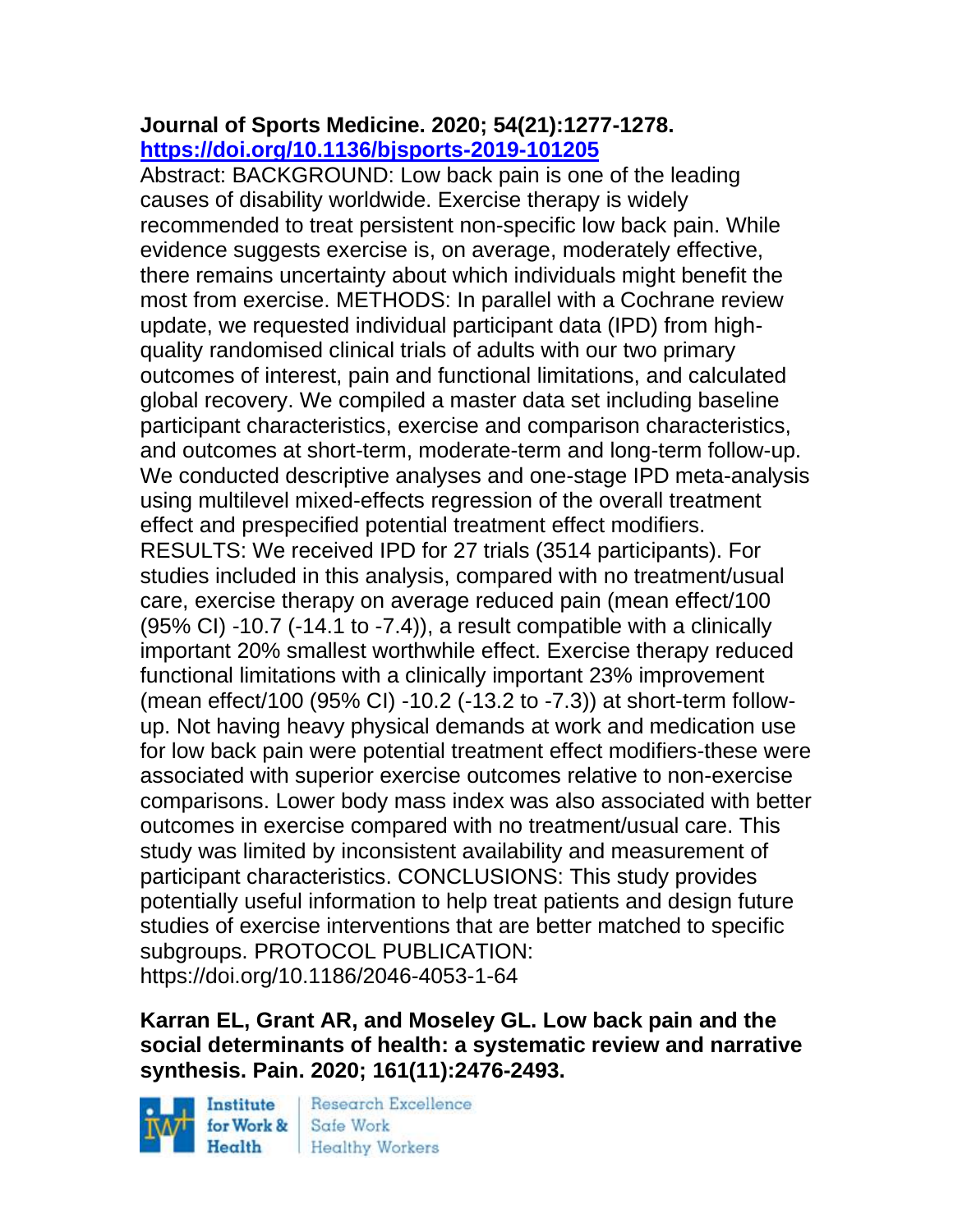## **<https://doi.org/10.1097/j.pain.0000000000001944>**

Abstract: The social determinants of health (SDH) are known to differentially impact outcomes from many noncommunicable diseases; however, their potential role in low back pain (LBP) is poorly defined. This review endeavours to comprehensively inform the field of their relevance. Our research question was: "How do the broad range of SDH and chronic LBP (CLBP) relate?" The primary aim of this review was to synthesise evidence of relationships between SDH and the frequency or severity of CLBP. Secondary aims were to identify relationships between SDH and LBP-related disability, work absenteeism, and opioid prescription. We included studies involving adult participants that evaluated relationships between one or more of the SDH and CLBP frequency or LBP outcomes (beyond 3 months). Two reviewers screened studies, extracted data, and assessed risk of bias. We synthesized the results narratively and applied PROGRESS to organise our findings. Database searches identified 7018 records. Forty-one studies were included, containing data from 2,161,617 adults from 17 countries. Twenty-four percent and 19% of the relationships included were classified as having a high risk of bias due to confounding and missing data, respectively. We reported 166 relationships representing the majority of the PROGRESS domains. An array of independent and interdependent relationships between the SDH and CLBP were identified with the strongest evidence for associations related to educational attainment and socioeconomic status. Our findings suggest that greater recognition of the contribution of SDH to disparities in LBP outcomes is warranted and this has the potential to usefully inform strategies to impact burden

**Lingard H, Cooke T, Zelic G, and Harley J. A qualitative analysis of crane safety incident causation in the Australian construction industry. Safety Science. 2021; 133:105028. <https://doi.org/10.1016/j.ssci.2020.105028>** 

**Lu Y, Gure Y, and Frenette M. The long-term labour market integration of refugee claimants who became permanent residents in Canada. Analytical Studies: Research Paper Series. (Statistics Canada: Catalogue no. 11F0019M, no. 455). Ottawa, ON: Statistics Canada; 2020** 

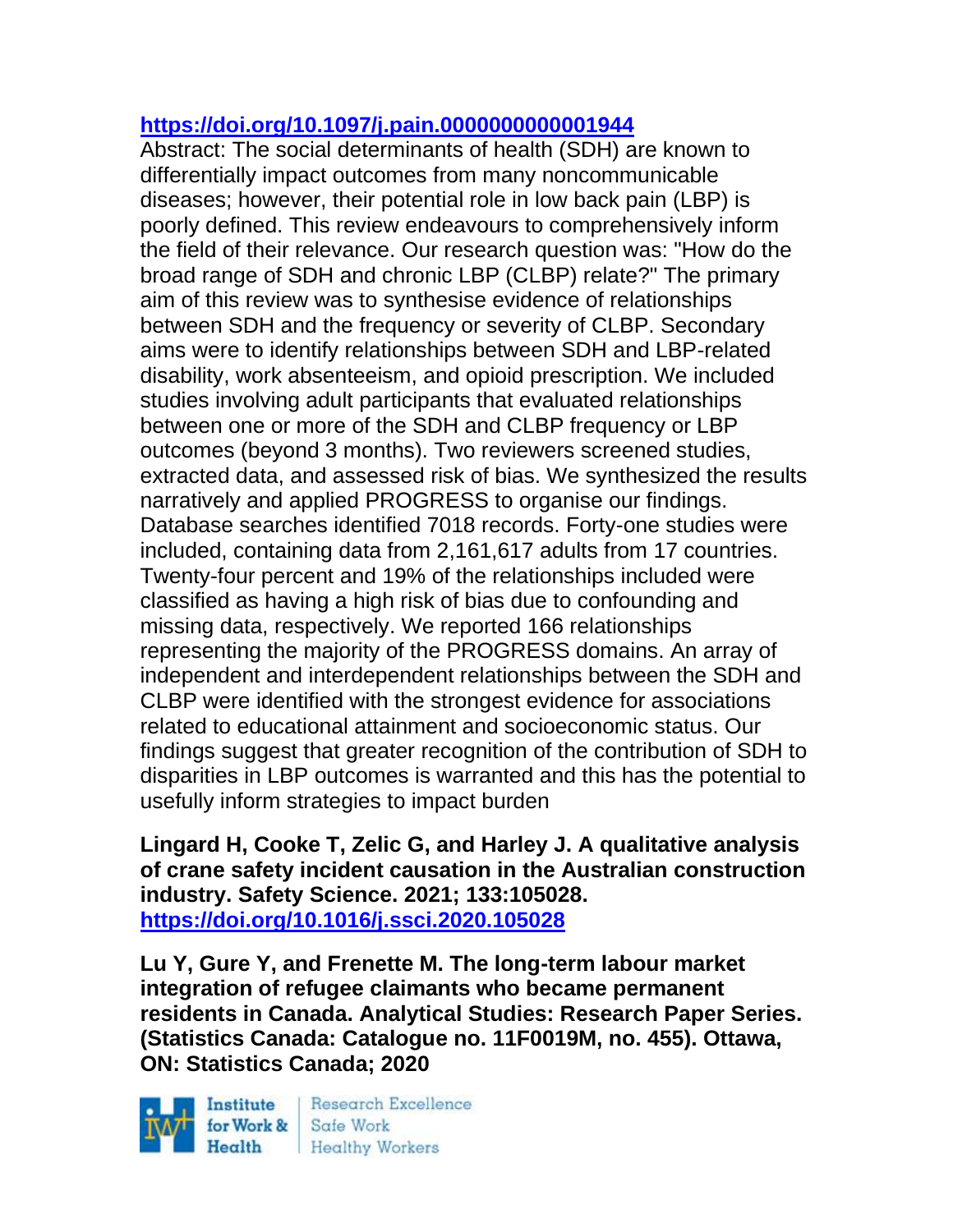**[https://www150.statcan.gc.ca/n1/en/pub/11f0019m/11f0019m2020](https://www150.statcan.gc.ca/n1/en/pub/11f0019m/11f0019m2020018-eng.pdf?st=UugbZOKM) [018-eng.pdf?st=UugbZOKM](https://www150.statcan.gc.ca/n1/en/pub/11f0019m/11f0019m2020018-eng.pdf?st=UugbZOKM)**

**Oh TK, Kwon YJ, Oh BH, Gwon YI, and Yoon HK. Suggestions for safety coordinator's roles at each construction stage (client, designer, supervisor, and contractor) to improve safety and health activities in South Korea. Safety Science. 2021; 133:104994.**

**<https://doi.org/10.1016/j.ssci.2020.104994>** 

**Pagell M, Parkinson M, Veltri A, Gray J, Wiengarten F, Louis M, et al. The tension between worker safety and organization survival. Management Science. 2020; 66(10):4863-4878. <https://doi.org/10.1287/mnsc.2020.3589>** 

**Ruiz-Frutos C, Ortega-Moreno M, Allande-Cusso R, Dominguez-Salas S, Dias A, and Gomez-Salgado J. Health-related factors of psychological distress during the COVID-19 pandemic among non-health workers in Spain. Safety Science. 2021; 133:104996. <https://doi.org/10.1016/j.ssci.2020.104996>** 

**Sanghera J, Pattani N, Hashmi Y, Varley KF, Cheruvu MS, Bradley A, et al. The impact of SARS-CoV-2 on the mental health of healthcare workers in a hospital setting: a systematic review. Journal of Occupational Health. 2020; 62(1):e12175. <https://doi.org/10.1002/1348-9585.12175> [open access]** Abstract: OBJECTIVES: The SARS-CoV-2 global pandemic has subjected healthcare workers (HCWs) to high risk of infection through direct workplace exposure, coupled with increased workload and psychological stress. This review aims to determine the impact of SARS-CoV-2 on mental health outcomes of hospital-based HCWs and formulate recommendations for future action. METHODS: A systematic review was performed between 31st December 2019 and 17th June 2020 through Ovid Medline and Embase databases (PROSPERO ID CRD42020181204). Studies were included for review if they investigated the impact of SARS-CoV-2 on mental health outcomes of hospital-based HCWs and used validated psychiatric scoring tools. Prevalence of ICD-10 classified psychiatric disorders was the primary outcome measure. RESULTS: The initial search returned 436 articles. Forty-four studies were included in final

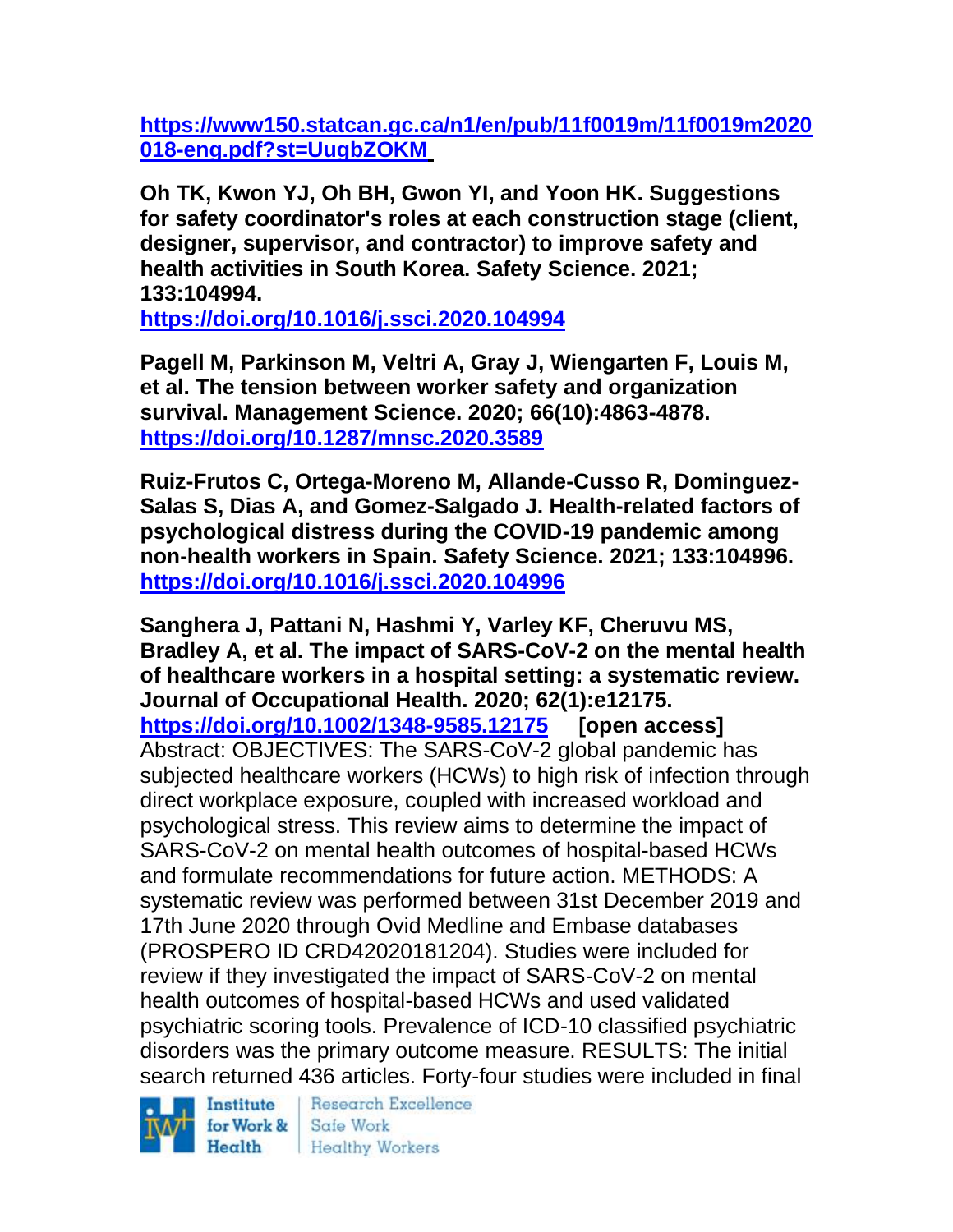analysis, with a total of 69,499 subjects. Prevalence ranges of six mental health outcomes were identified: depression 13.5%-44.7%; anxiety 12.3%-35.6%; acute stress reaction 5.2%-32.9%; posttraumatic stress disorder 7.4%-37.4%; insomnia 33.8%-36.1%; and occupational burnout 3.1%-43.0%. Direct exposure to SARS-CoV-2 patients was the most common risk factor identified for all mental health outcomes except occupational burnout. Nurses, frontline HCWs, and HCWs with low social support and fewer years of working experience reported the worst outcomes. CONCLUSION: The SARS-CoV-2 pandemic has significantly impacted the mental health of HCWs. Frontline staff demonstrate worse mental health outcomes. Hospitals should be staffed to meet service provision requirements and to mitigate the impact onmental health. This can be improved with access to rapid-response psychiatric teams and should be continually monitored throughout the pandemic and beyond its conclusion

#### **Sene-Mir AM, Portell M, Anguera MT, and Chacon-Moscoso S. Manual material handling training: the effect of self-observation, hetero-observational and intrinsic feedback on workers' knowledge and behaviour. International Journal of Environmental Research and Public Health. 2020; 17(21):E8095. <https://doi.org/10.3390/ijerph17218095>**

Abstract: This study aimed to assess the effect of systematic selfobservation, hetero-observational feedback, and feedforward and intrinsic feedback (SsObserWork components) on workers' knowledge and behaviour of a manual material handling (MMH) technique in the industrial sector. Blue-collar workers recruited from a food processing company in Catalonia (Spain) were randomized into SsObserWork ( $N = 31$ ) and control ( $N = 30$ ) groups. SsObserWork group members participated individually in two sessions and a threeweek follow-up between sessions where they received the SsObserWork components. The control group participated individually in two sessions where they received a standard MMH training. An ad hoc instrumentcalled the MMH-SsObserWork instrument was used to assess the MMH behaviour, and an adaption of the instrument was done to assess the workers' knowledge. Significant differences were found between groups for the identification of recommended back positions in the first session and

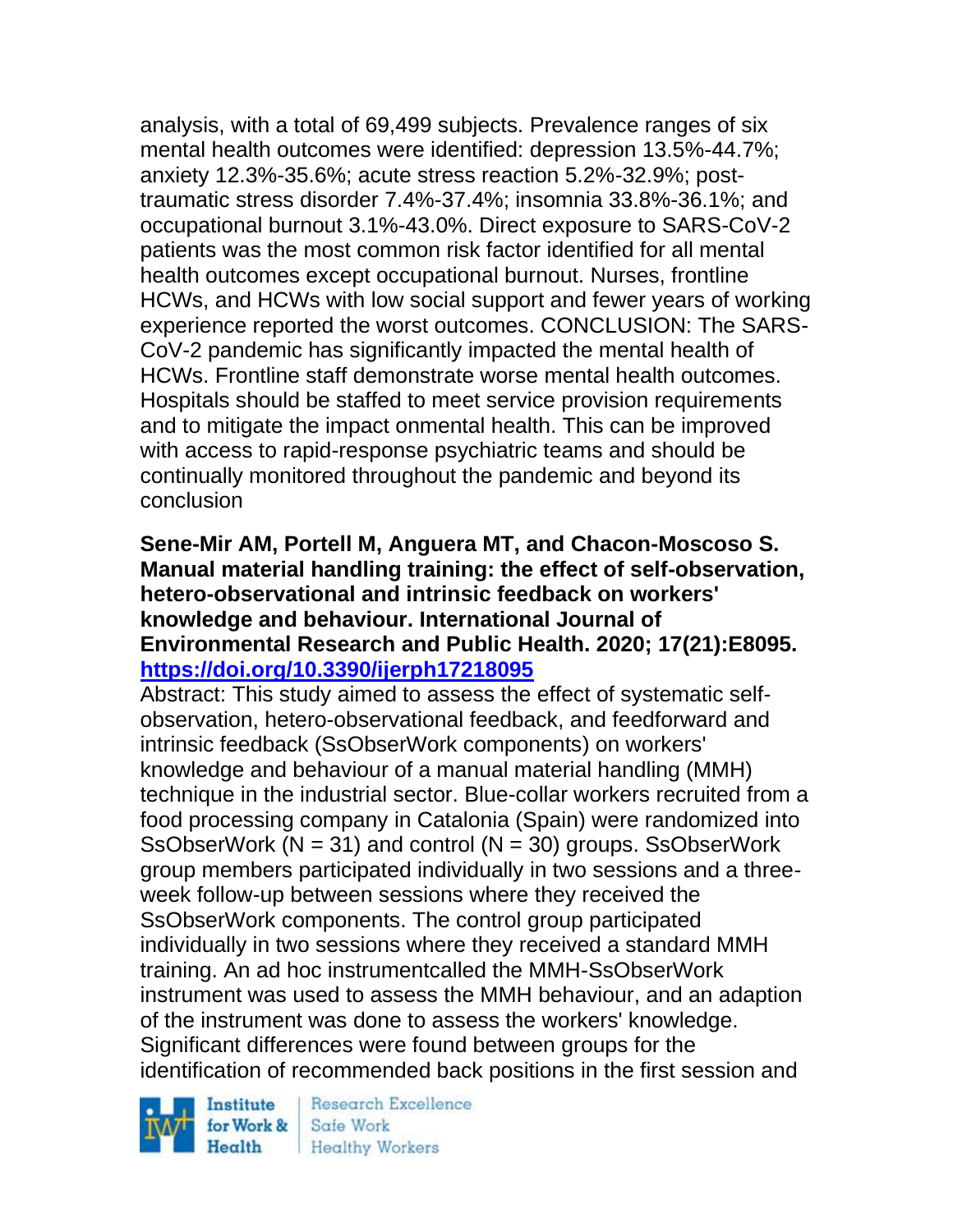also on comparing both sessions. However, no differences were found for the rest of the criteria. There also were significant differences between groups in the score changes of the back, knee joints, elbow joints, and interaction criterion, indicating that the SsObserWork group improved the MMH performance in these criteria (behaviour). SsObserWork intervention showed a positive effect on improving the knowledge and behaviour of the MMH technique, specifically on back posture

#### **Taylor WC, Das BM, Paxton RJ, Shegog R, Suminski RR, Johnson SR, et al. Development and implementation of a logic model: occupational stress, physical activity, and sedentary behavior in the workplace. Work. 2020; 67(1):203-213. <https://doi.org/10.3233/WOR-203266>**

Abstract: BACKGROUND: An increasing level of occupational stress is a major problem in the workplace that requires innovative approaches and strategies. An understudied research area pertains to the effects that physical activity performed during the workday have on occupational stress. OBJECTIVE: To determine if and how an intervention that increases physical activity and reduces sedentary behavior affects workplace stress. The population of interest are employees at a large university medical center including supportive staff, healthcare professionals, physicians, and faculty members; the study design is longitudinal; the approach is the implementation of an innovative workplace program (i.e., the Booster Break). METHODS: We present a logic model promoting physical activity and reducing sitting time during the workday as a feasible and practical strategy to cope with occupational stress. RESULTS: The logic model approach emphasizes that funding, partnerships, and incentives are inputs to implementing program activities such as Booster Break sessions, weekly meetings, social support, and personal self-monitoring. Shortterm outcomes were categorized as psychosocial, goal setting, organizational, and social; intermediate outcomes were behavioral and psychosocial; and long-term outcomes were health status and physiological status. CONCLUSIONS: This study is the first known effort to outline a comprehensive intervention based on changing physical activity and sedentary behavior during the workday and the concomitant effects on occupational stress. The findings of this study can be used to develop and implement interventions at workplaces to